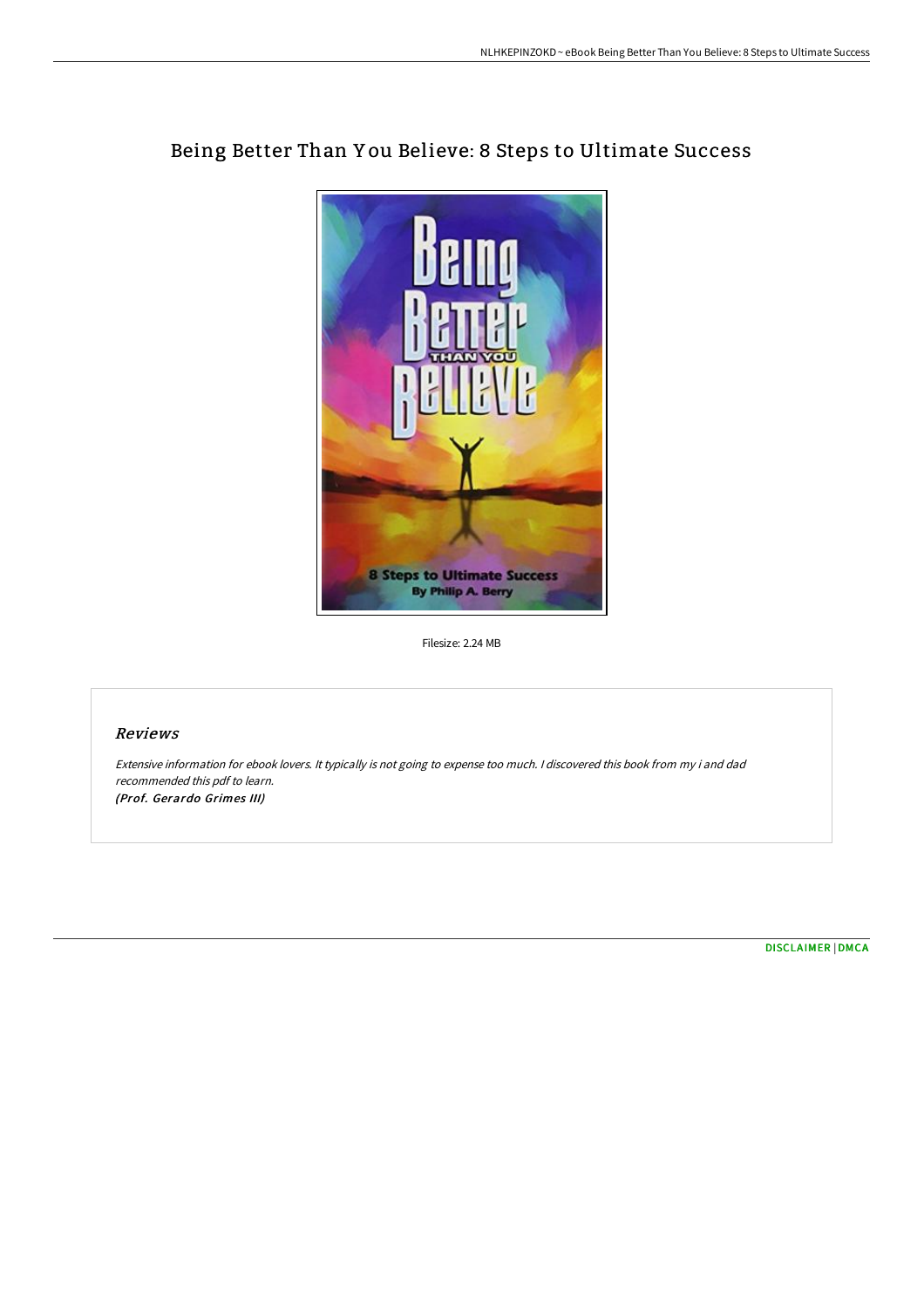## BEING BETTER THAN YOU BELIEVE: 8 STEPS TO ULTIMATE SUCCESS



To read Being Better Than You Believe: 8 Steps to Ultimate Success eBook, make sure you access the link below and download the ebook or get access to additional information which might be in conjuction with BEING BETTER THAN YOU BELIEVE: 8 STEPS TO ULTIMATE SUCCESS ebook.

Outskirts Press. Hardcover. Book Condition: New. Hardcover. 202 pages. Dimensions: 9.1in. x 6.3in. x 0.8in.The purpose of this book is to identify specific ways for individuals and organizations to move from their present levels of performance to higher levels of capability and effectiveness. It outlines 8 discrete steps that can be taken to promote change. By using the principles outlined in each of the steps, individuals and organizations will be much more successful and fulfilled. Whether you are looking for a job, searching for a significant other, trying to increase your company productivity, or increasing your organizations effectiveness, you will find the answers to some of your most persistent questions. Furthermore, there are thought stimulators at the end of each chapter which provide a guide and specific action steps. This book is philosophical and yet very practical. It will spur action and initiative while providing insights that question your present behavior. Philip Berry is the President of Philip Berry Associates, LLC. The focus of Philip Berry Associates LLC is on a broad range of human capital improvement programs including executive coaching programs; personal branding, global talent development, and global diversity, along with targeted leadership, employee engagement, and innovation training programs. Prior to this he was Vice President, Global Workplace Initiatives and Corporate Officer for Colgate-Palmolive, a global consumer products company executing diversity and inclusion strategies on a global basis. He subsequently held senior Human Resources positions, serving over 60 countries throughout Central EuropeRussia, AfricaMiddle East, Latin America and European Divisions. Prior to joining Colgate, Philip acquired broad Human Resources expertise at Procter and Gamble. He also worked at the Triborough Bridge and Tunnel Authority as Vice President, Human Resources and at Digital Equipment Corporation and IBM. A frequently sought out motivational speaker, Philip is also the Vice Chairman of the...

B Read Being Better Than You Believe: 8 Steps to [Ultimate](http://albedo.media/being-better-than-you-believe-8-steps-to-ultimat-1.html) Success Online  $\boxed{=}$ [Download](http://albedo.media/being-better-than-you-believe-8-steps-to-ultimat-1.html) PDF Being Better Than You Believe: 8 Steps to Ultimate Success